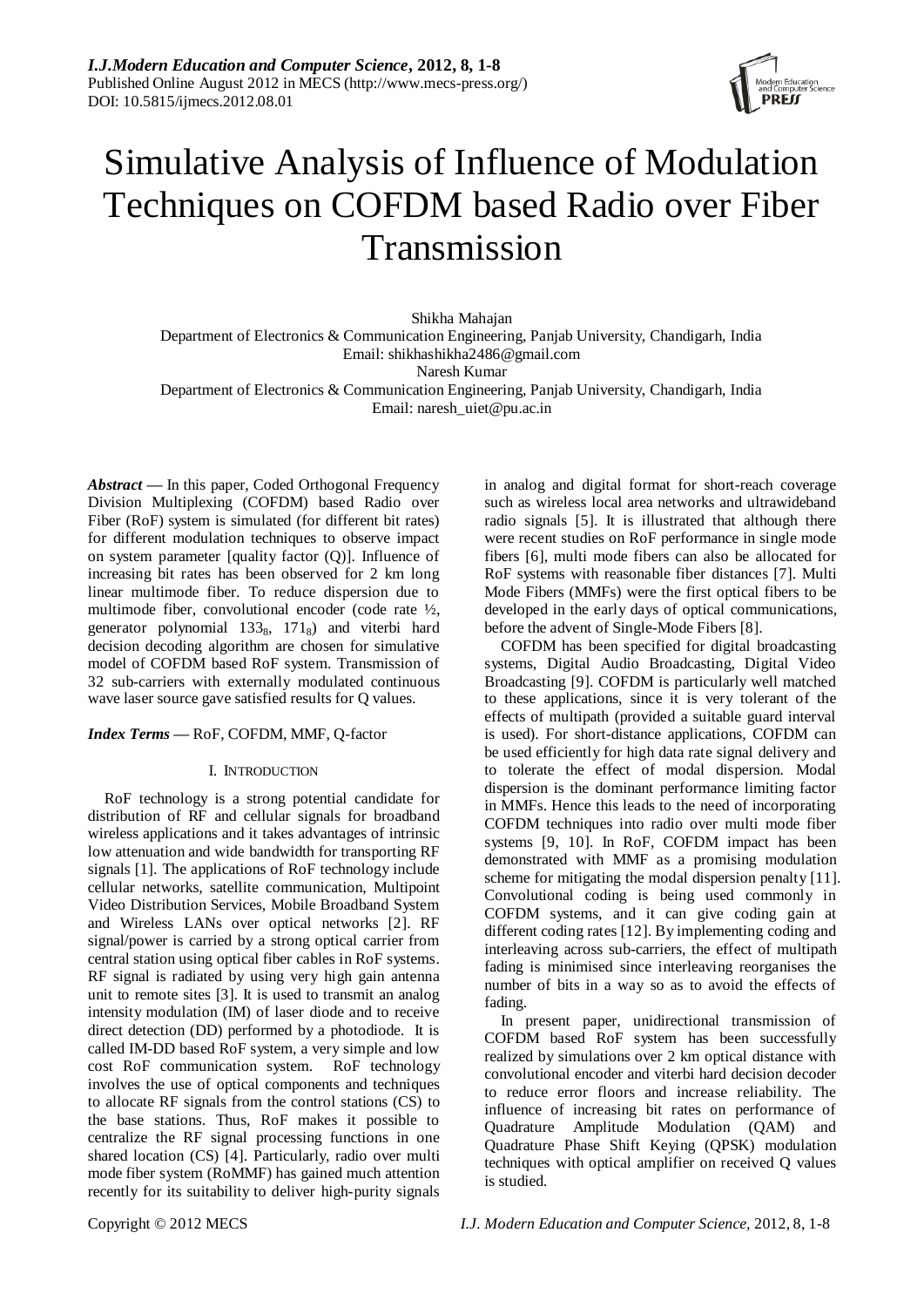#### *A. Simulation Setup for Unidirectional RoF System*

RoF system is very cost effective because of localization of signal processing in central station and use of a simple base station. It realizes transparent transformation between RF signal and optical signal.

Pseudo-random bit sequence generator (PRBSG) data format is used and convolutionally encoded at rate ½ and generator polynomials  $133<sub>8</sub>$  and  $171<sub>8</sub>$ . For downlink simulation, a narrow bandwidth continuous wave (CW) (wavelength 1300 nm) from laser diode is modulated via a Mach-Zehnder Modulator (MZM). An ideal pre amplifier before optoelectronic conversion by PINphotodetector having centre frequency of 1300 nm and post amplifier is used at uplink simulation. Optical link i.e. a linear multi mode fiber of length 2 km is used. In receiver section, optical signal is detected by a PINphotodiode. Q-factor values of signals are measured by BER analyzer at base station. Fig 1 shows the implementation approach for transmitting convolutionally encoded data over a multi mode fiber and receiving the decoded data.



Fig1. Block diagram of COFDM based RoF system.

#### *B. Overview of COFDM System*

The basic principle of COFDM is to split a high rate data stream into a number of lower rate streams to be transmitted simultaneously over a number of subcarriers each of a different frequency and these carriers are orthogonal to each other [13]. The COFDM system consists of three main elements. These are Channel coding/interleaving, IFFT/FFT and Guard interval/cyclic prefix.

Frequency Division Multiplexing (FDM) divides the channel bandwidth into sub channels and transmits multiple low rate signals by carrying each signal on a separate carrier frequency. To ensure that the signal of one sub channel does not overlap with the signal from an adjacent one, some guard band is necessary which is an obvious loss of spectrum and hence bandwidth. But since carriers are orthogonal to each other in COFDM therefore it offers bandwidth efficiency as no guard band is required as shown in Fig 2.



Fig2. Bandwidth conservation (a) FDM (b) OFDM.

Orthogonality between sub-carriers is maintained if sinusoids have integer number of cycles in  $T<sub>s</sub>$  (symbol duration) given by (1) below:

$$
\int_0^{T_s} \sin(2\pi f_c t) \sin(2\pi 2 f_c t) dt = 0 \tag{1}
$$

Where  $f_c$  is the sub-carrier frequency. The incoming data is first converted from serial to parallel and grouped into x bits each to be modulated by Quadrature Amplitude Modulation (QAM), Quadrature Phase Shift Keying (QPSK), or Binary Phase Shift Keying (BPSK). The required spectrum is then converted back to its time domain signal using an Inverse Fast Fourier Transform (IFFT), commonly used in most applications. The IFFT performs the transformation very efficiently and provides a simple way of ensuring the carrier signals produced are orthogonal. The signals are then converted back to serial for transmission. The discrete signals are converted back to analog. The receiver performs the inverse process of the transmitter.

A guard interval is inserted between every COFDM symbol to avoid Inter symbol Interference (ISI) caused by multipath distortion. This means that in the guard time, the COFDM symbol is cyclically extended to avoid Inter Carrier Interference (ICI) [14]. The guard interval is formed by a cyclic continuation of the signal so the information in the guard interval is actually present in the COFDM symbol [15]. It is actually added by taking the copy of the last portion of the COFDM symbol and placing it at the start of the symbol as illustrated in Fig 3.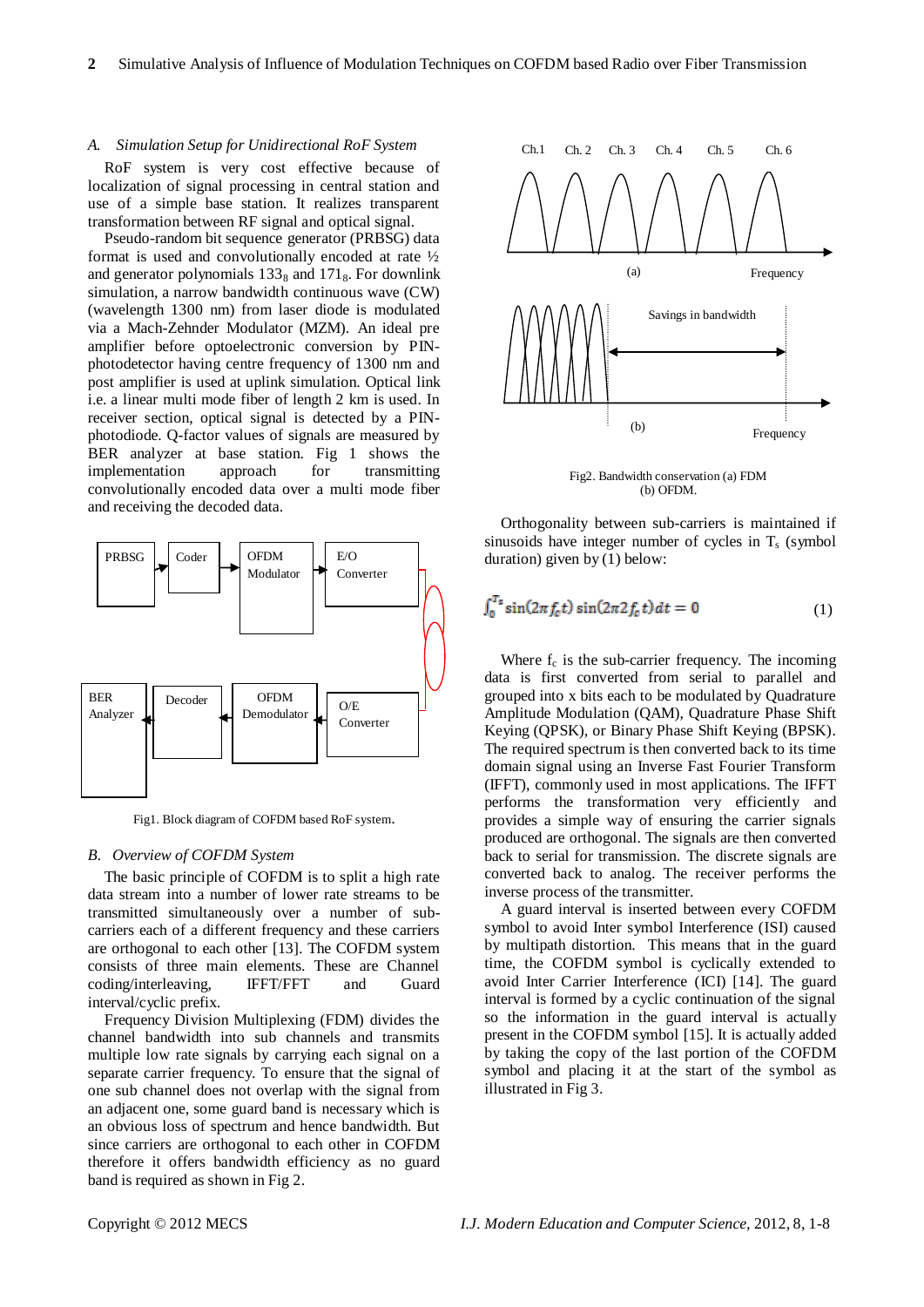

Fig3. Guard time and Cyclic prefix.

The last  $T_g$  portion of the symbol is appended and transmitted during the guard time.  $T_u$  is the COFDM symbol time without guard interval.  $T_{cp}$  is the duration of the copied information in the guard interval using cyclic prefix. Therefore total COFDM symbol time  $T_s =$  $T<sub>u</sub>+T<sub>cn</sub>$ . Cyclic prefix helps in maintaining orthogonality between sub-carriers by converting linear convolution into circular convolution in multipath environment and also avoids ICI.

The Fast Fourier Transform is a very efficient mathematical method for calculating Discrete Fourier Transform (DFT) [15]. The direct evaluation of an Npoint DFT is done using the following formula (2):

$$
X(k) = \sum_{n=0}^{N-1} x(n). e^{-\frac{j2\pi nk}{N}}
$$
 (2)

Where  $k = 0, 1, 2, \ldots, N-1$ . DFT requires  $N^2$ complex multiplications and  $N*(N-1)$  complex additions whereas use of FFT algorithm reduces the number of computations to the order of N/2\*log2 (N) complex multiplications and  $N*log_2(N)$  additions. Moreover FFT algorithm works efficiently when N is a power of 2, therefore the number of sub-carriers is usually kept as power of 2. IFFT/FFT operation ensures that sub-carriers do not interfere with each other. IFFT is used at the transmitter to obtain the time domain samples of the multicarrier signal. FFT is used to retrieve the data sent on individual sub-carriers. Therefore COFDM has a very simple implementation capability.

COFDM system employs conventional forward error correction codes and interleaving for protection against burst errors caused by deep fades in the channel. Often it is concatenated with a block code for improving the performance. A Viterbi decoder for decoding a convolutional code is easy to implement. Codes of different coding rates are used in conjunction with different modulation schemes to support different quality of services. While error correction codes provide

coding gain in the system, interleaving provides diversity gain. For OFDM, when a deep fade occurs in the channel, the bits within the deep fade are erased. Interleaving the bits across different frequency bins distributes the energy within a symbol among different sub-carriers. Since distinct sub-carriers undergo different fading conditions, the probability that all the bits corresponding to a symbol are lost, decreases significantly. An uncoded OFDM system cannot exploit frequency diversity, since in frequency selective fading channels, the sub-carriers separated by coherence bandwidth are independent of each other. The frequency diversity can be realized by spreading coded bits over different sub-carriers in such a way that adjacent bits are separated by coherence bandwidth. An interleaver permutes symbols according to a mapping. A corresponding deinterleaver uses the inverse mapping to restore the original sequence of symbols. Interleaving and deinterleaving can be useful for reducing errors caused by burst errors in a communication system. A convolutional interleaver consists of a set of shift registers, each with a fixed delay. Fig 4 shows a convolutional encoder with constraint length  $L = 7$ .



Fig4. Convolutional encoder.

### *C. Viterbi Algorithm for Decoding Convolutional Codes*

Viterbi algorithm is a well-known maximumlikelihood algorithm for decoding of convolutional codes. A hard decision decoder receives only bits from the channel (without any reliability estimate). A Viterbi algorithm consists of the following parts:

1. Branch metric calculation – calculation of a distance between the input pair of bits and the four possible "ideal" pairs ("00", "01", "10", "11"). For a hard decision decoder it is a Hamming distance, i.e. a number of differing bits.

*2.* Path metric calculation – for every encoder state, calculate a metric for the survivor path ending in this state (a survivor path is a path with the minimum metric).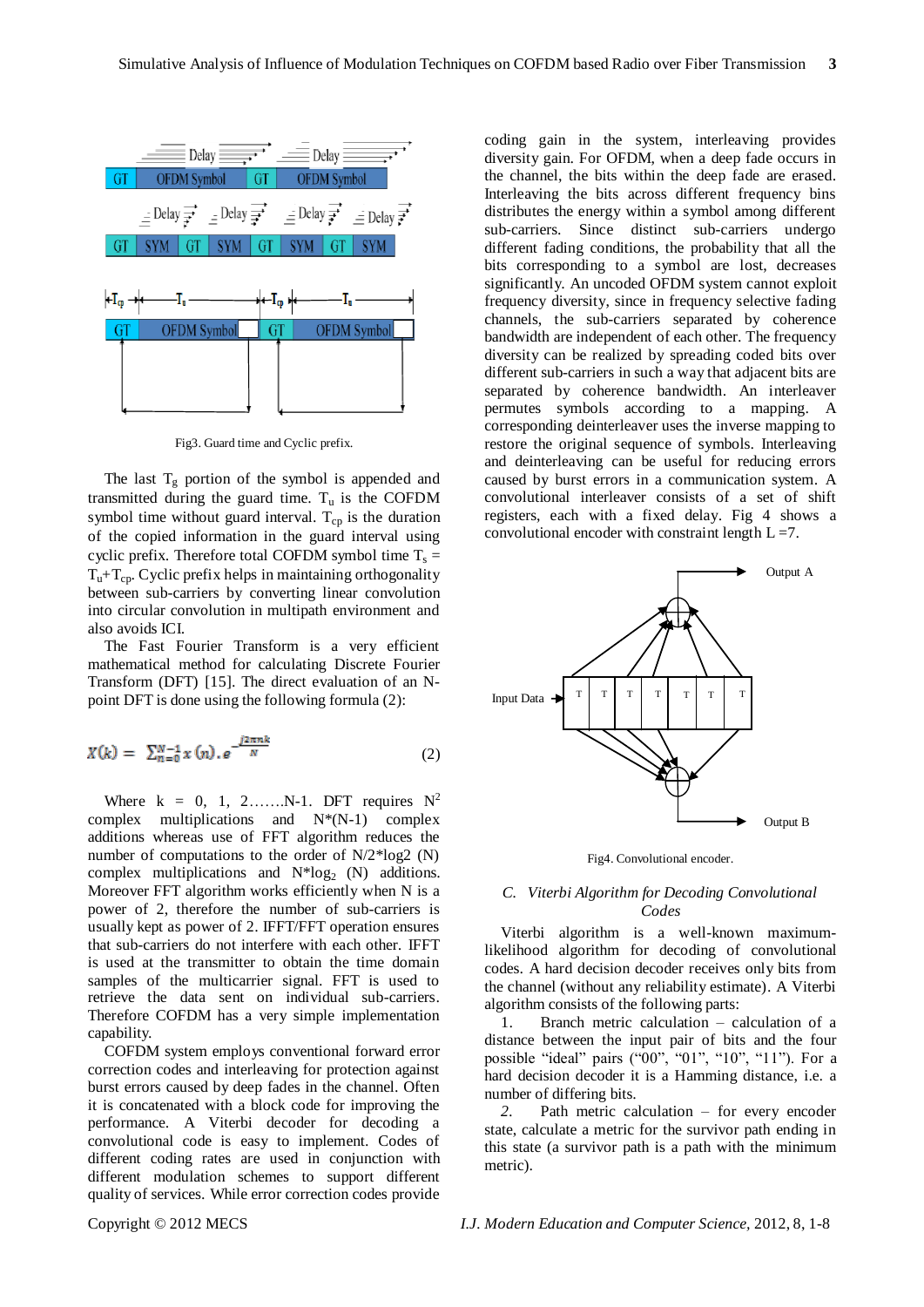

Fig5. Parts of viterbi algorithm

#### *D. COFDM Model*

Convolutional Encoder: According to the COFDM standard, information data must be encoded with a convolutional encoder with coding rate  $R = 1/2$ , 2/3, or 3/4, corresponding to the desired data rate. The convolutional encoder uses the industry-standard generator polynomials,  $[133<sub>8</sub>, 171<sub>8</sub>]$  of rate R =1/2 [16].

FFT and IFFT: This sub-block is the heart of COFDM technology. These operations performing linear mappings between N complex data symbols and N complex COFDM symbols result in robustness against fading multipath channel. The reason is to transform the high data rate stream into N low data rate streams, each experiencing a flat fading during the transmission. Length of FFT/IFFT is taken to be 64.

Guard Time Insertion: This sub-block is responsible for making COFDM symbols resistant to inter symbol interference. It takes copy of last samples equal to guard interval from each COFDM symbol and place it at the beginning of the COFDM symbol. The guard period used is symbol extension in COFDM model.

Viterbi Decoding: For decoding the convolutional codes the Viterbi decoding algorithm [17] is used, which offers best performance according to the maximum likelihood criteria. The input to the Viterbi decoder is hard-decided bits that are 0 or 1, which is referred to as a hard decision. The implementation process of COFDM is as follows:

- 1) The data bits are convolutionally encoded with a code rate ½.
- 2) The encoded bits are bit-interleaved and then mapped into in-phase and quadrature components of the complex symbol.
- 3) The complex symbols are modulated by OFDM modulator. Table 1 summarises COFDM parameters.

| Table 1.COFDM parameters |                |  |
|--------------------------|----------------|--|
| Parameter                | Value          |  |
|                          |                |  |
| Code rate                | $\frac{1}{2}$  |  |
| Generator polynomials    | $133_8, 171_8$ |  |
| Constraint length        |                |  |

The implementation process of Viterbi algorithm to convolutionally decode binary data is as follows:

- 1) Decoded=Vitdec(Code,Trellis,Tblen,Opmode,D ectype)
- 2) The vector Code was decoded using the Viterbi algorithm. Code was assumed to be the output of a convolutional encoder specified by the  $MATLAB<sup>(R)</sup> structure Trellis.$
- 3) Poly2trellis was used for a valid Trellis structure. Each symbol in Code consists of log2(Trellis.numOutputSymbols) bits.
- 4) Decoded is a vector in the same orientation as Code and each of its symbols consists of log2(TRELLIS.numInputSymbols) bits.
- 5) Tblen is a positive integer scalar that specifies the traceback depth. Table 2 summarises the Viterbi algorithm parameters.

| Parameter        | Value |
|------------------|-------|
|                  |       |
| numInputSymbols  | 2     |
| numOutputSymbols | 4     |
| numStates        | 128   |
| thlen            | 7     |
| opmode           | trunc |
| dectype          | hard  |
|                  |       |

#### *E. MMF Response Model*

The block diagram of the ROMMF system used for analysis and simulation is shown in Fig 6. In this system the COFDM signal generated out of the OFDM transmitter was directly injected into the laser diode (LD) at the desired signal level. The optical intensity signal out of the LD is fed into an MMF followed by a photodetector. The received COFDM signal will be demodulated and decoded to retrieve the data. This system can be used for analysing the performance of the optical link alone for the OFDM input. Table 3 summarizes MMF parameters.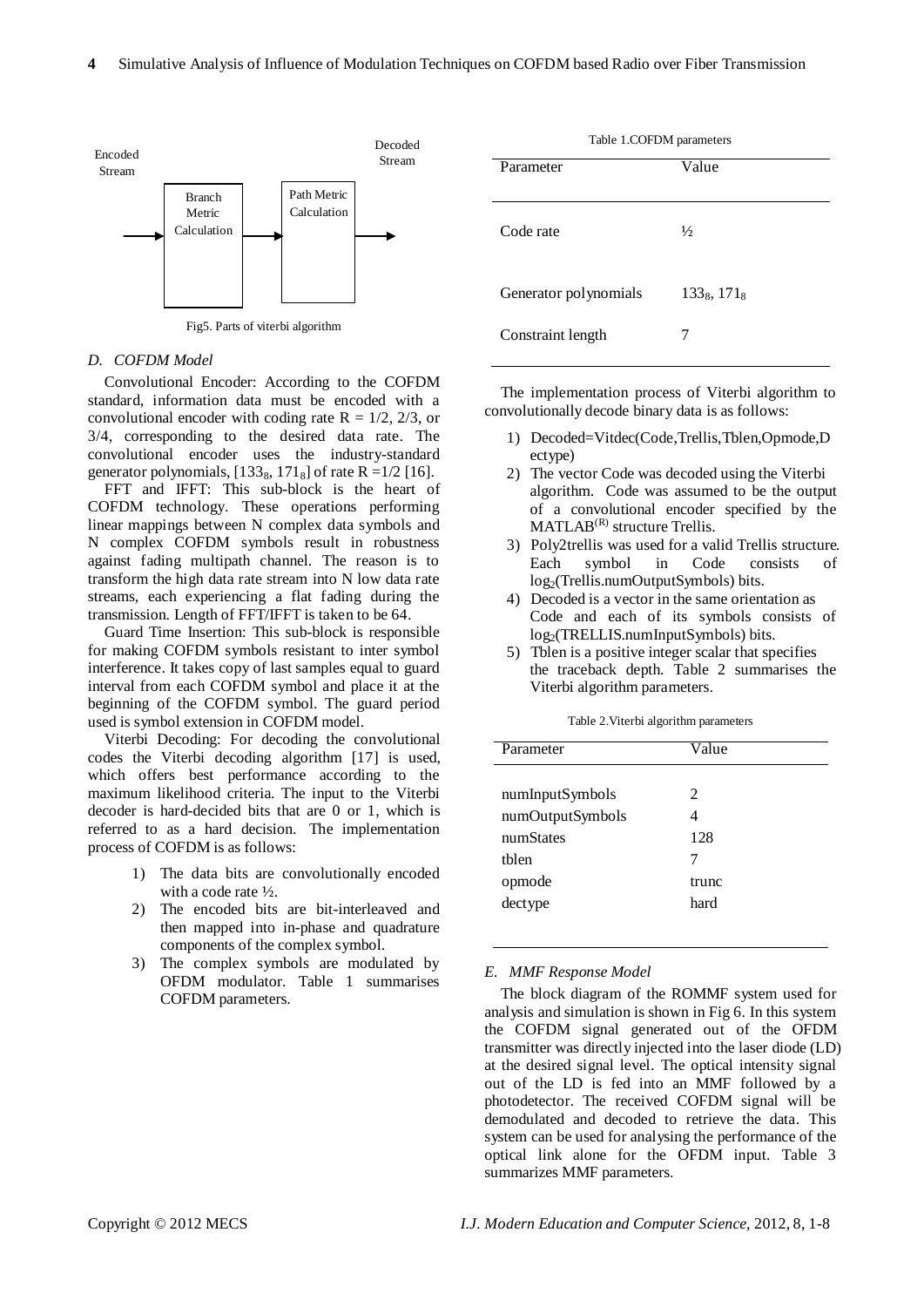E.



Fig6. Demonstration of ROMMF system under intensity modulation and direct detection.

Table 3.MMF parameters

| Parameter         | Value                         |
|-------------------|-------------------------------|
| Fiber dispersion  | $-100 \text{ ps/(nm)}$<br>km) |
| Fiber attenuation | $1.25$ dB/km                  |
| Wavelength        | $1300$ nm                     |
| Fiber length      | $2 \text{ km}$                |
|                   |                               |

#### II. RESULTS AND DISCUSSION

Up to this moment, the simulation only considers some important combination of parameters that are dominant in optical data transmission. The encoded sequence is split into 32 sub carriers. The data is then modulated using 16 QAM/ 4 bits per symbol or QPSK/ 4 bits per symbol, then carried by different frequencies of each sub carrier to have the orthogonality between the sub carriers. All other parameters that have been used in this transmitter part are already explained in the previous section. Fig 7 and 8 shows the RF spectrum for I (in phase) and Q (quadrature) component of OFDM modulator.



Fig7. RF spectrum of I component of OFDM modulator.



Fig8. RF spectrum of Q component of OFDM modulator.

Further in this section results from the transmission link, which are in optical domain, are presented. The function of transmission link is to convert the electrical domain signal from the transmitter part into optical domain signal so the COFDM signal could be sent through the fiber. To do this CW laser and external modulator i.e. MZM to modulate the signal of COFDM is used. The wavelength for CW laser is set to 1300 nm, while the rest are to be set into default values from the Optisystem. The fiber length for the transmitting the signals is 2 Km. The result from transmission link after COFDM signal was optically modulated by MZM is shown in Fig 9 where the power of the signal is - 69.0592dBm.

#### **Optical Spectrum Analyzer**



Fig9. COFDM optically modulated by MZM

After optically modulated, the signal is then transmitted through the pre-amplifier and then fiber link. The signal after MMF can be seen from the Fig 10 below.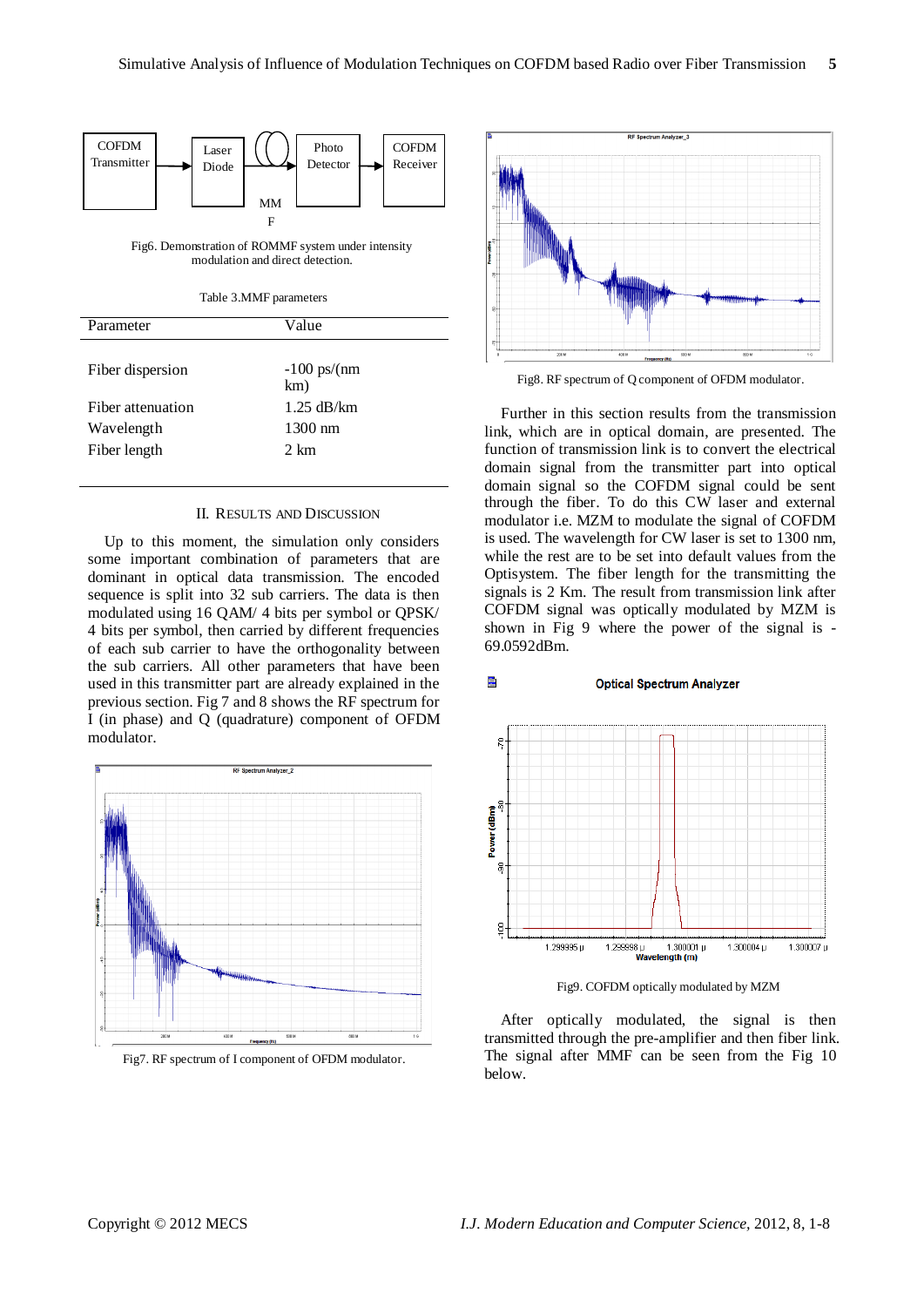E



From both Fig 9 and 10 it can be seen that the wavelength is 1300 nm but the power from both signals is different. The optically modulated signal is amplified (gain 12 dB) and passed through MMF. From the Fig 10 above it can be analyzed that now signal has increased power from -69.0592dBm to -58.5374 dBm. The amplification is necessary to be done before the signal is transmitted through the optical fiber to reduce the effect of loss possibility from the signal. Further the optical signal from MMF is post-amplified and is shown in the Fig 11. The signal power further increased from - 58.5374 dBm to -45.3038 dBm.

#### Ē. **Optical Spectrum Analyzer 2**



Fig11. Signal after post-amplification.

After optically modulated and being transmitted over fiber link, the optical domain signal is then converted back into electrical domain signal by PIN photodetector at the receiver part. The PIN photodetector used in this simulation has responsivity 1 A/W. Fig 12 and 13 below show the I and Q components of OFDM demodulator using M-ary Sequence Visualizer.



Fig12. M-ary sequence of I component of OFDM demodulator.

**M-ary Sequence Visualizer\_1** 



Fig13. M-ary sequence of Q component of OFDM demodulator.

BER analyzer, both a visualizer and a receiver component is used, in that it simulates the conversion of electrical pulses into logical 1s and 0s and gives Q factor values. Firstly the simulative model's performance was analyzed for COFDM/OFDM for radio over multi mode fiber system. The Fig 14 below shows the analysis of COFDM and OFDM with 16 QAM modulation technique based upon the same set of parameters for both the techniques. It can be seen from the Fig below that QAM when used with coded OFDM gives higher values of Q than used with uncoded OFDM, such as at 600 Mbps COFDM (QAM) gives  $Q = 8.214$ while OFDM (QAM) gives  $Q = 7.447$  respectively. Also as the data rate increases the Q factor degrades below the valid Q value  $(Q = 6$  for telecommunication systems) for both COFDM and OFDM. Typical error rates for optical fiber telecommunication systems range from  $10^{-9}$  to  $10^{-12}$ . It is quoted that BER value  $10^{-9}$ corresponds to a Q value 6 [18].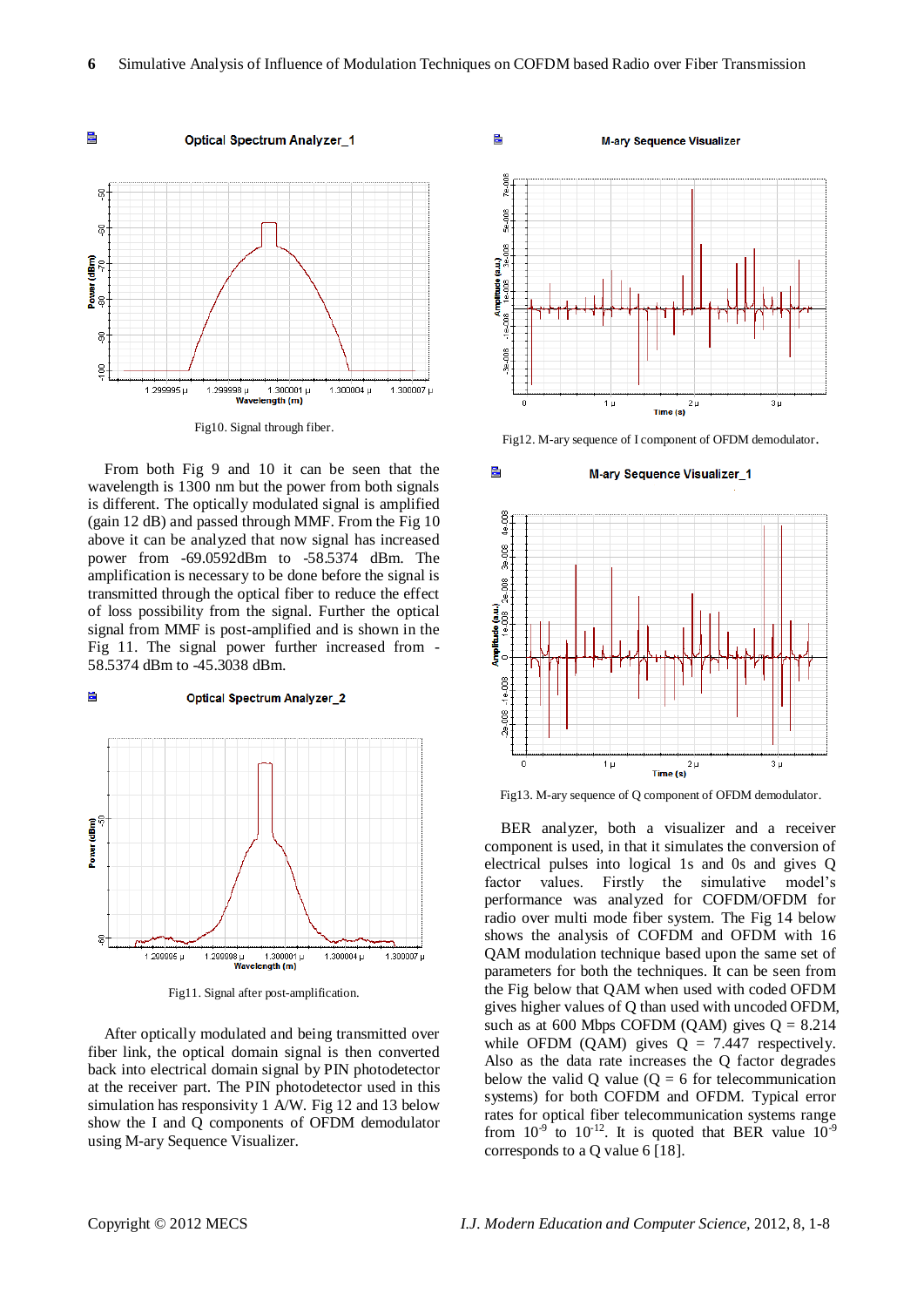

Fig14. Analysis of COFDM and OFDM with 16 QAM.



Fig15. Analysis of COFDM and OFDM with QPSK.

Then the model was analyzed for its performance with QPSK modulation technique for both COFDM and OFDM. The Fig 15 above shows the analysis of COFDM and OFDM with QPSK modulation technique based upon the same set of parameters. It can be seen from the Fig that QPSK when used with coded OFDM gives higher values of Q than used with uncoded OFDM, such as at 600 Mbps COFDM (QPSK) gives  $Q = 9.050$ while OFDM (QPSK) gives  $Q = 8.572$  and at 700 Mbps COFDM (QPSK) gives  $Q = 8.070$  while OFDM (QPSK) gives  $Q = 6.550$  respectively. Further as the data rate increases the Q factor degrades below the valid Q value  $(Q = 6$  for telecommunication systems) for both COFDM and OFDM. From both the Fig's 14 and 15 COFDM gave higher values of Q-Factor than OFDM for same set of simulative parameters.

From [19] Optical Amplifier gives higher values of Q-Factor than EDFA with either of the modulation techniques (QAM/QPSK). So the performance of the simulative model (COFDM based RoMMF System) was analyzed to find the better modulation technique between QAM and QPSK when used with Optical Amplifier in terms of parameter Q-factor, for same set of simulative parameters.



Fig16. Analysis of QAM/QPSK using optical amplifier

Here Fig 16 above shows the performance analysis for QAM/QPSK when used with an Optical Amplifier in COFDM based RoMMF system. It can be seen that for bit rates used in simulation QPSK with Optical Amplifier gives higher Quality Factor than QAM gives with Optical Amplifier. As from the Fig at 600 Mbps QAM gives  $Q = 8.214$  while QPSK gives  $Q = 9.050$ . Therefore between QPSK and QAM modulation technique when used with Optical Amplifier for this simulative model for same set of simulative parameters, QPSK can be seen as better modulation technique (in terms of Q).

#### III. CONCLUSIONS

The study of incorporating COFDM modulation technique with RoF technology was essential for nowadays implementation of optical communication. The combination of the advantages from COFDM and RoF provided a medium haul communication network. In this paper, the simulation of COFDM scheme for RoMMF system has been completely done by using software Optisystem and MATLAB<sup>(R)</sup>, for different modulation techniques to observe impact on system parameter [Quality Factor (Q)]. Some consideration has been added to system design in order to meet the applicable design for using in the reality. Influence of increasing bit rates has been observed for 2 km long linear multimode fiber. To reduce loss due to multi mode fiber, convolutional encoder (code rate ½, generator polynomial 133<sub>8</sub>, 171<sub>8</sub>) and Viterbi hard decision decoding algorithm are chosen for simulative model of COFDM based RoF system.